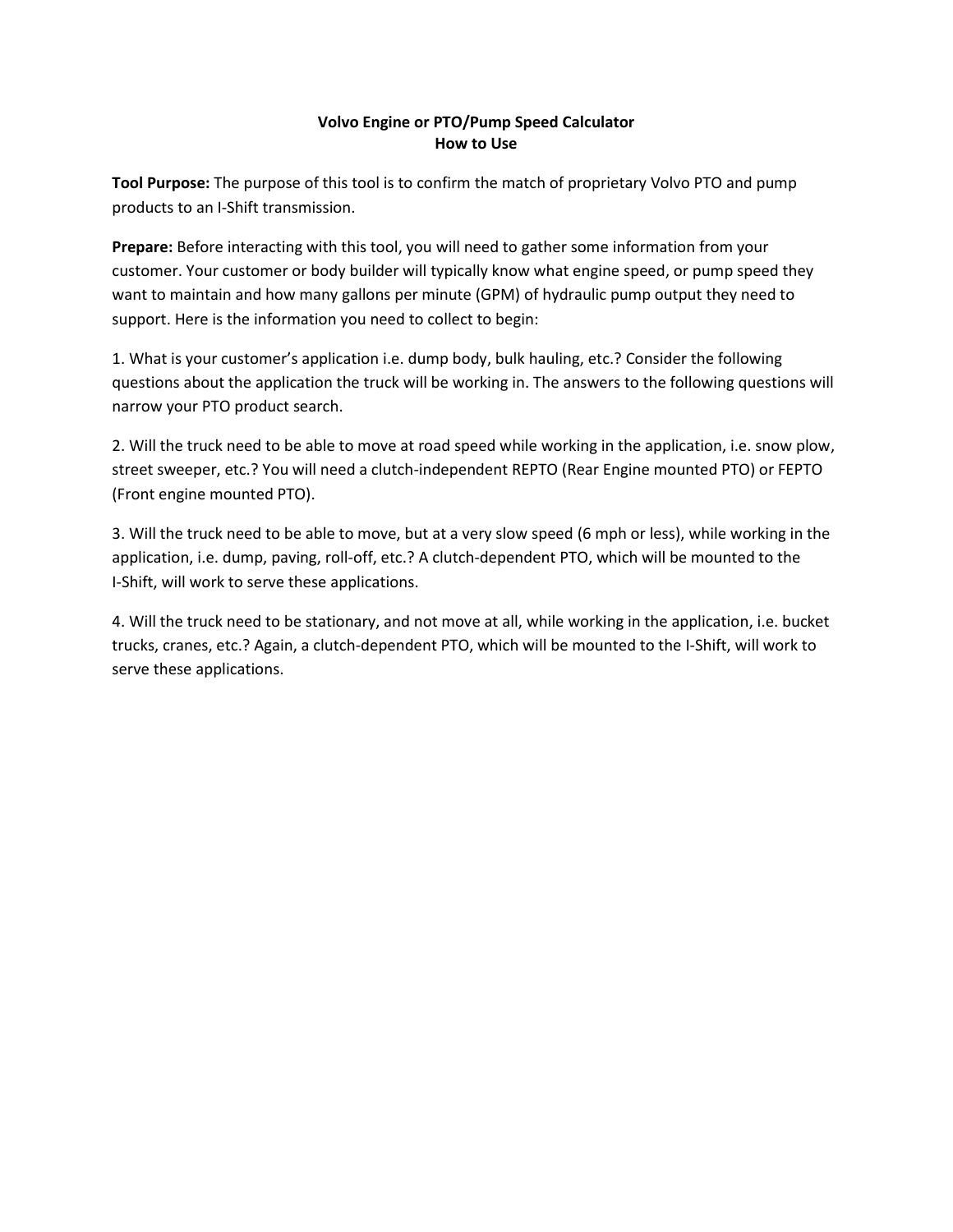**Example 1:** The customer's application is snow plow/salt spreader. You need a clutch-independent REPTO. The customer's requirement is to pump 30-35 GPM.

1. Scroll down this screen and click on "Click Here for REPTO Information"

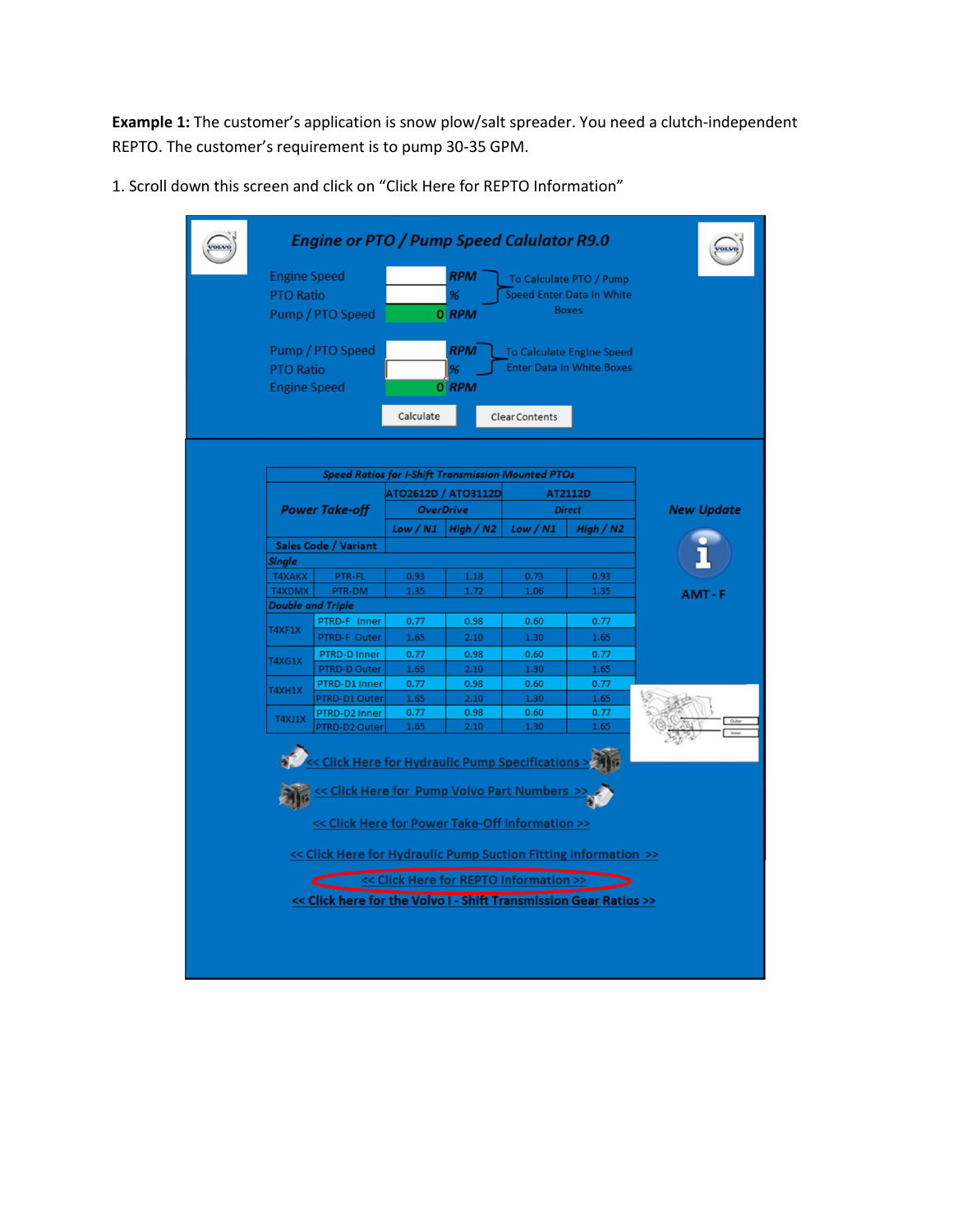2. What engine is installed in the truck? Reference the table below to see REPTO options that match up with each engine. The customer has a D11 with a DIN mount PTO, the ratio is 1.08% (see Ratio outlined in red in the table below).

How to read this table:

Engine: Find the engine that is in your customer's truck; D11, D13, or D16 (The D16 is not available in newer models after 2016).



Drive/Ratio: DIN = A direct mount option



DIN mount allows for a direct mount Hydraulic Pump i.e. for snow plow application.

SAE Flange allows for remote mount Hydraulic Pump i.e. for cement mixer application.

SAE = A flange mount option

Sales Code: Used when ordering a truck with the REPTO option.

Part Number: Each component that is included.

Description: A written description that corresponds to each component.

QTY: The quantity of each component that is needed.

Rotation: Bodybuilders may ask for this information

Max HP: Bodybuilders may ask for this information

Torque: Bodybuilders may ask for this information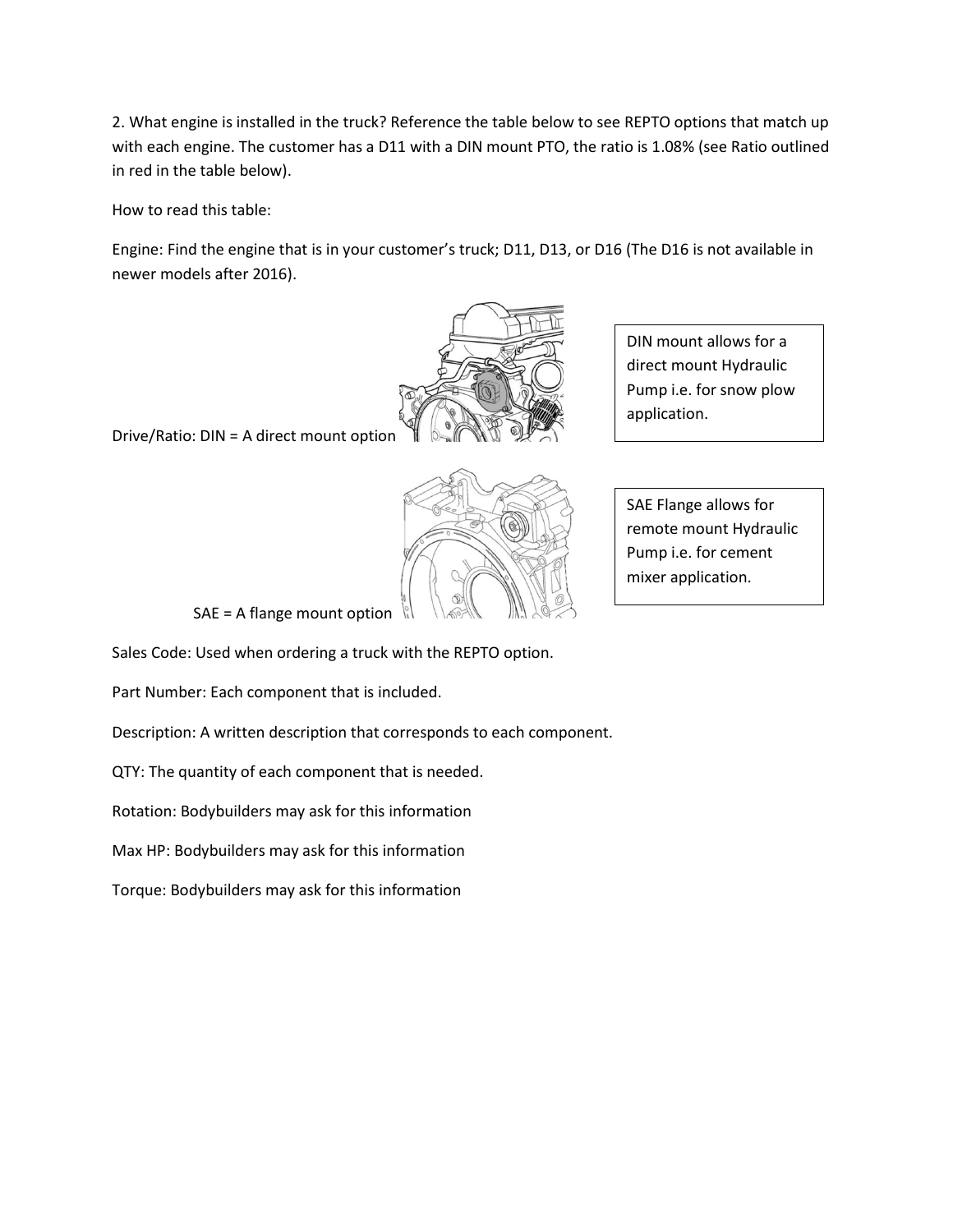

3. Click on Pump Info to see if there are any pumps that meet the customers' requirement. Do we have any pumps that can pump 30-35 GPM?

| <b>Parker Bent Axial Piston Fixed Pump Specifications</b> |                 |                                                                     |                 |                 |                 |                                                                                                     |                 |       |  |
|-----------------------------------------------------------|-----------------|---------------------------------------------------------------------|-----------------|-----------------|-----------------|-----------------------------------------------------------------------------------------------------|-----------------|-------|--|
| Pump Flow (gpm) at Pump Speed (RPM)                       |                 |                                                                     |                 |                 |                 |                                                                                                     |                 |       |  |
| Pump                                                      | <b>1000 RPM</b> | <b>1200 RPM</b>                                                     | <b>1400 RPM</b> | <b>1600 RPM</b> | <b>1800 RPM</b> | <b>2000 RPM</b>                                                                                     | <b>2200 RPM</b> | CG    |  |
| $F1-25$                                                   | 6.8             | 8.1                                                                 | 9.4             | 10.8            | 12.2            | 13.5                                                                                                | 14.9            | 85mm  |  |
| $F1-41$                                                   | 10.8            | 12.9                                                                | 15.1            | 17.2            | 19.4            | 21.6                                                                                                | 23.7            | 85mm  |  |
| F <sub>1</sub> -61                                        | 15.7            | 18.9                                                                | 22              | 25.1            | 28.3            | 31.4                                                                                                | 34.6            | 85mm  |  |
| $F1-81$                                                   | 21.6            | 25.9                                                                | 30.2            | 34.5            | 38.8            | 43.1                                                                                                |                 | 85mm  |  |
| F1-101                                                    | 27              | 32.4                                                                | 37.8            | 43.2            | 48.5            |                                                                                                     |                 | 85mm  |  |
| $F2 - 42/42$                                              |                 |                                                                     |                 |                 |                 | <b>Over Speed</b><br>11.3 / 10.8   13.6 / 13.0   15.9 / 15.2   18.1 / 17.3   20.4 / 19.5 Over Speed |                 | 119mm |  |
| $F2 - 53/53$                                              |                 | 14.3 / 13.7   17.1 / 16.5   20.0 / 19.2   22.9 / 22.0   25.6 / 24.7 |                 |                 |                 |                                                                                                     |                 |       |  |
|                                                           |                 |                                                                     |                 |                 |                 |                                                                                                     |                 |       |  |

We can see that the F1-81 pump has the potential to offer the GPM that the customer needs. In the calculator box to the right we can select F1-81 from the dropdown menu and manually enter 1700 to see if we can get close to the 35 GPM the customer wants. We find that the F1-81 at 1700 RPM can supply 36.6 GPM. This is very close to the high side of what the customer wants; offer this option.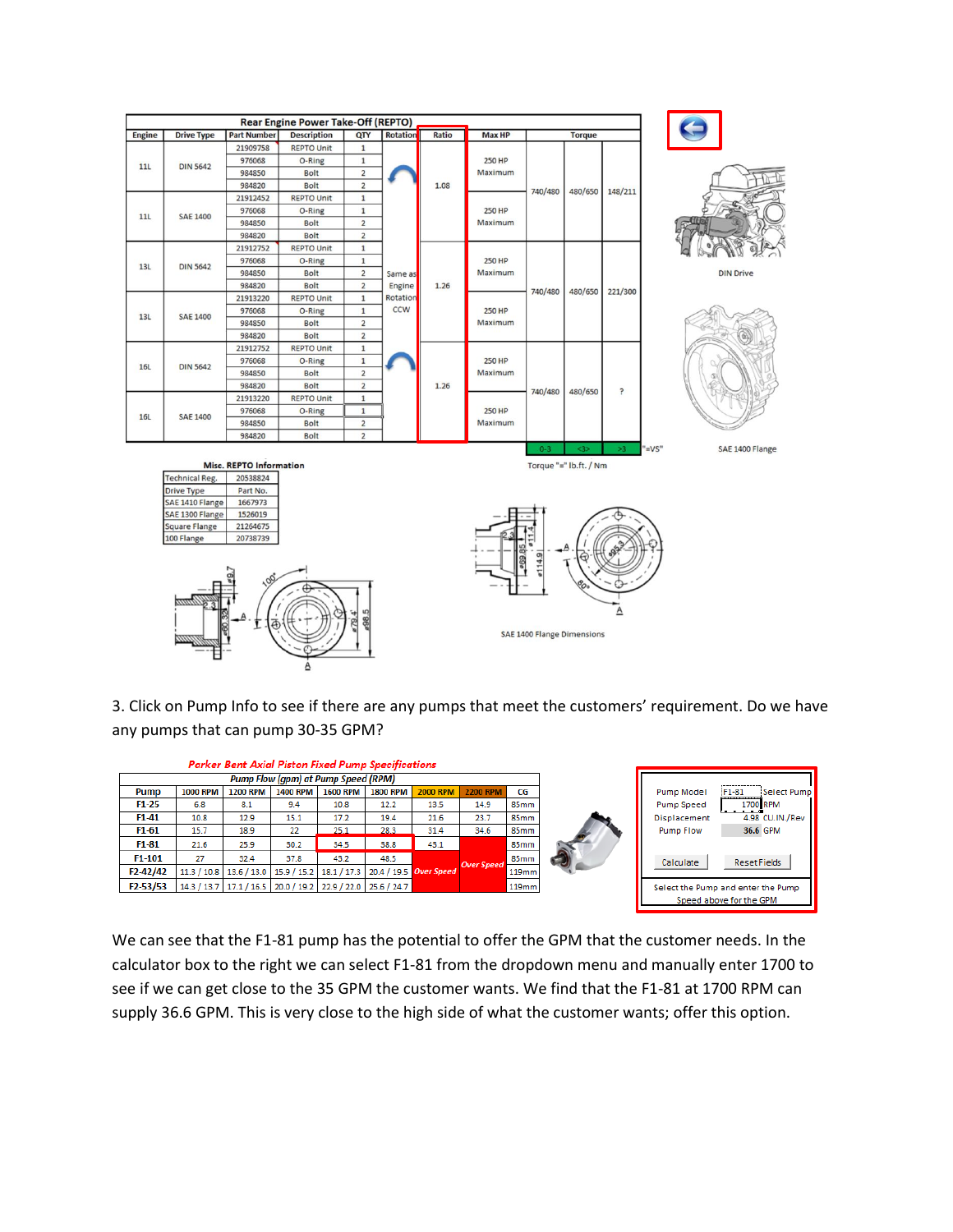**Example 2:** The customer's application is a crane truck that hangs/installs billboards. You need a clutchdependent PTO that will be mounted to the I-Shift. The customer has the ATO2612D transmission with a single output DIN mount PTO. His body builder advised that 1100 RPM is optimal engine speed and the pump needs a flow rate of no more than 40 GPM.

|                                                                                                    | <b>Engine Speed</b><br><b>PTO Ratio</b> | <b>Engine or PTO / Pump Speed Calulator R9.0</b><br>Pump / PTO Speed |              | <b>RPM</b><br>%<br>0 RPM             |                       |                                                                      |                   |  |  |  |
|----------------------------------------------------------------------------------------------------|-----------------------------------------|----------------------------------------------------------------------|--------------|--------------------------------------|-----------------------|----------------------------------------------------------------------|-------------------|--|--|--|
|                                                                                                    | <b>PTO Ratio</b><br><b>Engine Speed</b> | Pump / PTO Speed                                                     | Calculate    | <b>RPM</b><br>$\frac{9}{6}$<br>0 RPM | <b>Clear Contents</b> | <b>To Calculate Engine Speed</b><br><b>Enter Data in White Boxes</b> |                   |  |  |  |
| <b>Speed Ratios for I-Shift Transmission Mounted PTOs</b><br><b>ATO2612D / ATO3112D</b><br>AT2112D |                                         |                                                                      |              |                                      |                       |                                                                      |                   |  |  |  |
|                                                                                                    |                                         |                                                                      |              |                                      |                       |                                                                      |                   |  |  |  |
|                                                                                                    |                                         | <b>Power Take-off</b>                                                |              | <b>OverDrive</b>                     |                       | <b>Direct</b>                                                        | <b>New Update</b> |  |  |  |
|                                                                                                    |                                         |                                                                      | Low / N1     | High/N2                              | Low / N1              | High / N2                                                            |                   |  |  |  |
|                                                                                                    |                                         | <b>Sales Code / Variant</b>                                          |              |                                      |                       |                                                                      |                   |  |  |  |
|                                                                                                    | <b>Single</b>                           |                                                                      |              |                                      |                       |                                                                      |                   |  |  |  |
|                                                                                                    | <b>T4XAKX</b>                           | PTR-FL                                                               | 0.93         | 1.18                                 | 0.73                  | 0.93                                                                 |                   |  |  |  |
|                                                                                                    | <b>T4XDMX</b>                           | PTR-DM                                                               | 1.35         | 1.72                                 | 1.06                  | 1.35                                                                 | $AMT - F$         |  |  |  |
|                                                                                                    | <b>Double and Triple</b>                |                                                                      |              |                                      |                       |                                                                      |                   |  |  |  |
|                                                                                                    | T4XF1X                                  | PTRD-F Inner                                                         | 0.77         | 0.98                                 | 0.60                  | 0.77                                                                 |                   |  |  |  |
|                                                                                                    |                                         | PTRD-F Outer                                                         | 1.65         | 2.10                                 | 1.30                  | 1.65                                                                 |                   |  |  |  |
|                                                                                                    | <b>T4XG1X</b>                           | <b>PTRD-D Inner</b>                                                  | 0.77         | 0.98                                 | 0.60                  | 0.77                                                                 |                   |  |  |  |
|                                                                                                    |                                         | <b>PTRD-D Outer</b>                                                  | 1.65         | 2.10                                 | 1.30                  | 1.65                                                                 |                   |  |  |  |
|                                                                                                    | T4XH1X                                  | PTRD-D1 Inner                                                        | 0.77         | 0.98                                 | 0.60                  | 0.77                                                                 |                   |  |  |  |
|                                                                                                    |                                         | PTRD-D1 Outer                                                        | 1.65         | 2.10                                 | 1.30                  | 1.65                                                                 |                   |  |  |  |
|                                                                                                    | <b>T4XJ1X</b>                           | PTRD-D2 Inner<br>PTRD-D2 Outer                                       | 0.77<br>1.65 | 0.98<br>2.10                         | 0.60<br>1.30          | 0.77<br>1.65                                                         | Oute              |  |  |  |

1. Click on the Pump Info worksheet to see if we have any pumps that closely meet the 40 GPM requirement. Only the Parker Bent Axial Piston Fixed Pump offers the F1-101 which has GPM close to the requirement, but the RPM of 1400 exceeds the acceptable engine speed of 1100 RPM.

| , winds went , which i letters in the wind which expective with the |                 |                 |                                                                     |                 |                        |                 |                   |       |  |  |  |
|---------------------------------------------------------------------|-----------------|-----------------|---------------------------------------------------------------------|-----------------|------------------------|-----------------|-------------------|-------|--|--|--|
| <b>Pump Flow (gpm) at Pump Speed (RPM)</b>                          |                 |                 |                                                                     |                 |                        |                 |                   |       |  |  |  |
| Pump                                                                | <b>1000 RPM</b> | <b>1200 RPM</b> | <b>1400 RPM</b>                                                     | <b>1600 RPM</b> | <b>1800 RPM</b>        | <b>2000 RPM</b> | <b>2200 RPM</b>   | CG    |  |  |  |
| $F1-25$                                                             | 6.8             | 8.1             | 9.4                                                                 | 10.8            | 12.2                   | 13.5            | 14.9              | 85mm  |  |  |  |
| $F1-41$                                                             | 10.8            | 12.9            | 15.1                                                                | 17.2            | 19.4                   | 21.6            | 23.7              | 85mm  |  |  |  |
| $F1-61$                                                             | 15.7            | 18.9            | 22                                                                  | 25.1            | 28.3                   | 31.4            | 34.6              | 85mm  |  |  |  |
| $F1-81$                                                             | 21.6            | 25.9            | 30.2                                                                | 34.5            | 38.8                   | 43.1            |                   | 85mm  |  |  |  |
| F1-101                                                              | 27              | 32.4            | 37.8                                                                | 43.2            | 48.5                   |                 | <b>Over Speed</b> | 85mm  |  |  |  |
| $F2 - 42/42$                                                        | 11.3 / 10.8     |                 | 13.6 / 13.0   15.9 / 15.2   18.1 / 17.3                             |                 | 20.4 / 19.5 Over Speed |                 |                   | 119mm |  |  |  |
| F <sub>2</sub> -53/53                                               |                 |                 | 14.3 / 13.7   17.1 / 16.5   20.0 / 19.2   22.9 / 22.0   25.6 / 24.7 |                 |                        |                 |                   | 119mm |  |  |  |

## **Parker Bent Axial Piston Fixed Pump Specifications**